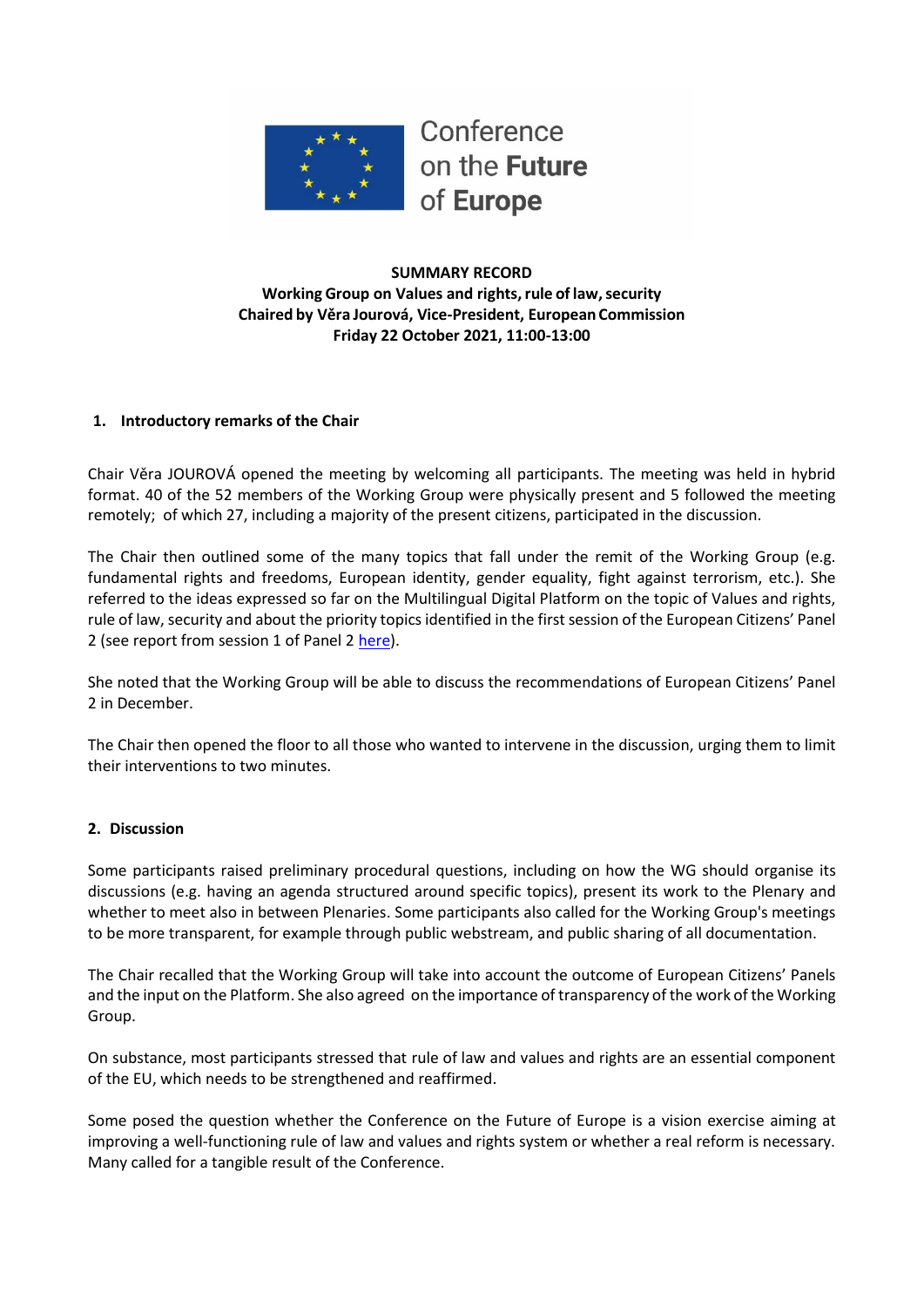Some Working Group members called for a clearer definition of EU values and of the EU rule of law common standard. They often noted that the EU is more than a mere single market. However, other participants stressed that the rule of law and the EU's values are already well defined in the EU Treaties and by the Court of Justice.

In this regard, participants also discussed the balance to be struck between common standards and individual countries' diversity. Many members described the EU as a rules-based system where the rule of law should be a non-negotiable principle. Some participants nonetheless noted the need to respect countries' specificities.

Moreover, many participants insisted on the need to improve the actual implementation of existing EU rights and values, which is key to the EU's credibility and legitimacy vis-à-vis citizens.

As part of this call to deliver, several participants indicated that the EU should adhere to the European Convention on Human Rights without further delay.

Some participants pointed to the contributions on the Multilingual Digital Platform and the outcome of the first session of European Citizens' Panel 2 regarding EU citizenship rights and suggested to advance further in developing the statute of EU citizenship instead of focusing on identity. Working Group members noted in this regard that the Panels have a real chance to set the EU's political agenda.

Several participants also highlighted the fundamental character of social rights, describing decent working and life conditions as a key component of the EU's rights and values system.

The issues of disinformation, media freedom, the family, demography and children's rights were also raised by several participants.

## **3. Concluding remarks of the Chair**

Chair JOUROVÁ concluded the discussion by summarising the main points that were raised by participants.

On process, the Chair recapped that:

- She will bring to the attention of the Executive Board the wish to live stream the Working Group's discussions .
- The Working Group will have an agenda distributed in advance to each meeting, without, however, excluding topics from the broad subject of the Working Group.
- The question of interaction with other Working Groups should be addressed.
- Any further interpretation needs will be addressed.
- She recalled that the citizen's spokesperson for the Working Group will be selected at a later stage.

On substance, she summarised the following main points:

- The rule of law is non-negotiable, while more dialogue and common understanding are needed. Diversity has to be valued, but based on common standards.
- The need for the EU to move from words to acts. Existing rules and principles should be fully applied in practice. This is especially the case for the European Charter of Fundamental Rights.
- The need to reaffirm the principles on which the EU is based, not as a single market but as a Union of values, whilst addressing the challenges brought by Brexit and the Covid-19 crisis.
- A firm defence of the EU's values, asserting and further refining the already existing definitions of rule of law, values and rights.
- The need for a broader discussion on values, including also corruption and security threats.
- The need to establish a connection to social and children' rights, to right of privacy, media pluralism.
- The need to further develop EU citizenship instead of entering the personal sphere of identities.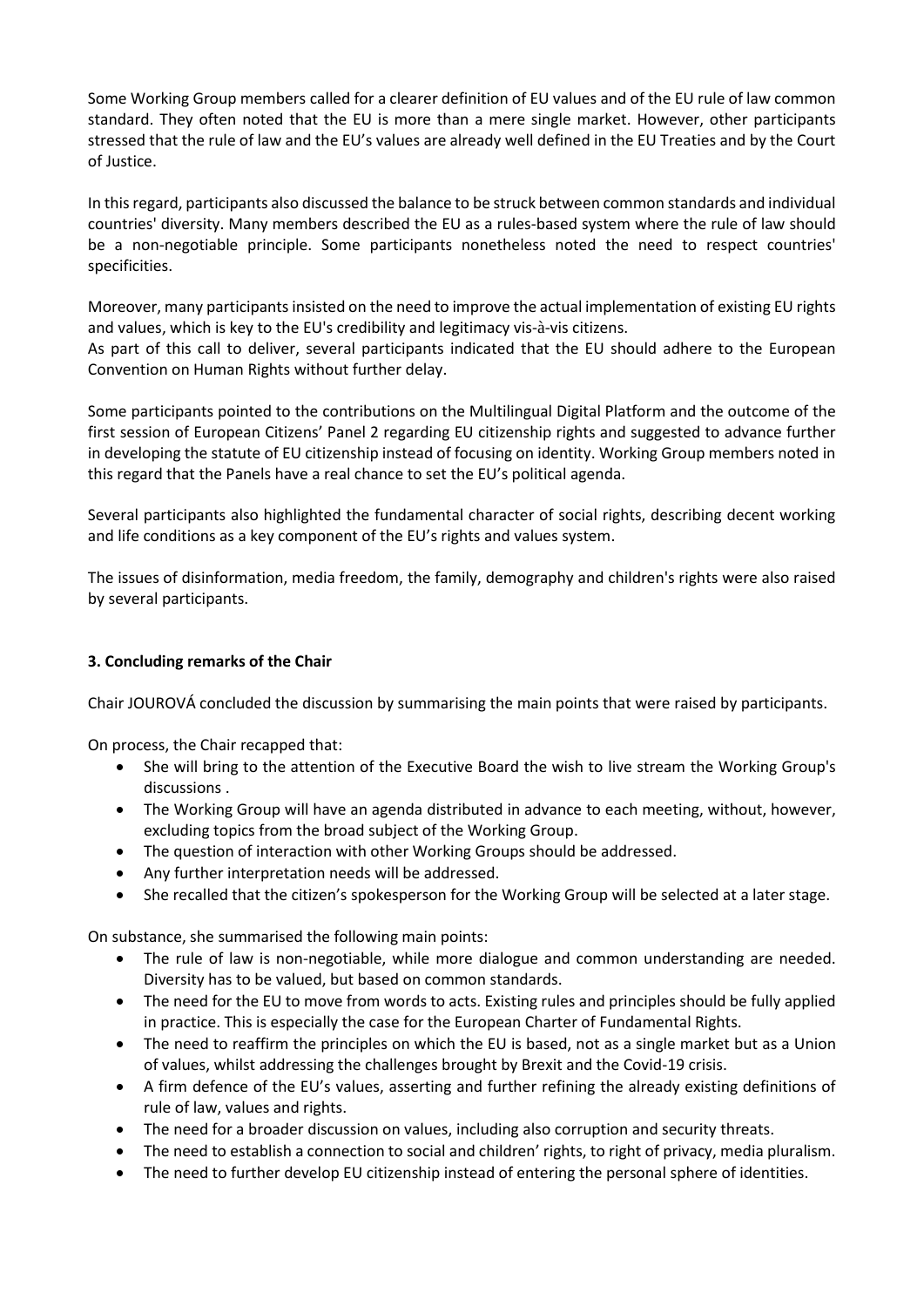| Ms | Ilse           | <b>AIGNER</b>          | Committee of the Regions        |
|----|----------------|------------------------|---------------------------------|
| Mr | Daniel         | ANDERSSON              | <b>National Parliaments</b>     |
| Ms | Valentina      | <b>BALZANI</b>         | European citizens panels        |
| Ms | Katarina       | <b>BARLEY</b>          | European Parliament             |
| Mr | Paolo          | <b>BARONE</b>          | European citizens panels        |
| Mr | <b>Nicolas</b> | <b>BAY</b>             | European Parliament             |
| Mr | Ondřej         | <b>BENEŠÍK</b>         | <b>National Parliaments</b>     |
| Mr | Laurent        | <b>BERGER</b>          | <b>Social Partners</b>          |
| Ms | Elsa           | <b>BESTARD</b>         | European citizens panels        |
| Mr | Vladimír       | <b>BILČÍK</b>          | European Parliament             |
| Mr | Yves           | <b>CRUCHTEN</b>        | <b>National Parliaments</b>     |
| Ms | Katalin        | <b>CSEH</b>            | <b>European Parliament</b>      |
| Ms | Gwendoline     | DELBOS-CORFIELD        | <b>European Parliament</b>      |
| Ms | Klára          | <b>DOBREV</b>          | <b>European Parliament</b>      |
| Ms | Mandy          | <b>FALZON</b>          | National citizens panels/events |
| Mr | Petros         | <b>FASSOULAS</b>       | Civil Society                   |
| Ms | Paula          | <b>FERNANDEZ VIANA</b> | Committee of the Regions        |
| Mr | Daniel         | <b>FREUND</b>          | <b>European Parliament</b>      |
| Mr | Esteban        | <b>GONZALEZ PONS</b>   | European Parliament             |
| Mr | <b>Branko</b>  | <b>GRIMS</b>           | <b>National Parliaments</b>     |
| Ms | Alice-Mary     | <b>HIGGINS</b>         | <b>National Parliaments</b>     |
| Mr | Richárd        | <b>HÖRCSIK</b>         | <b>National Parliaments</b>     |
| Mr | Gerhard        | <b>HUEMER</b>          | <b>Social Partners</b>          |
| Ms | Věra           | <b>JOUROVÁ</b>         | <b>European Commission</b>      |
| Ms | Zanda          | KALNIŅA-LUKAŠEVICA     | Council                         |
| Mr | Martin         | <b>KLUS</b>            | Council                         |

# **ANNEX. List of members of the Working Group on Values and rights,rule of law,security**